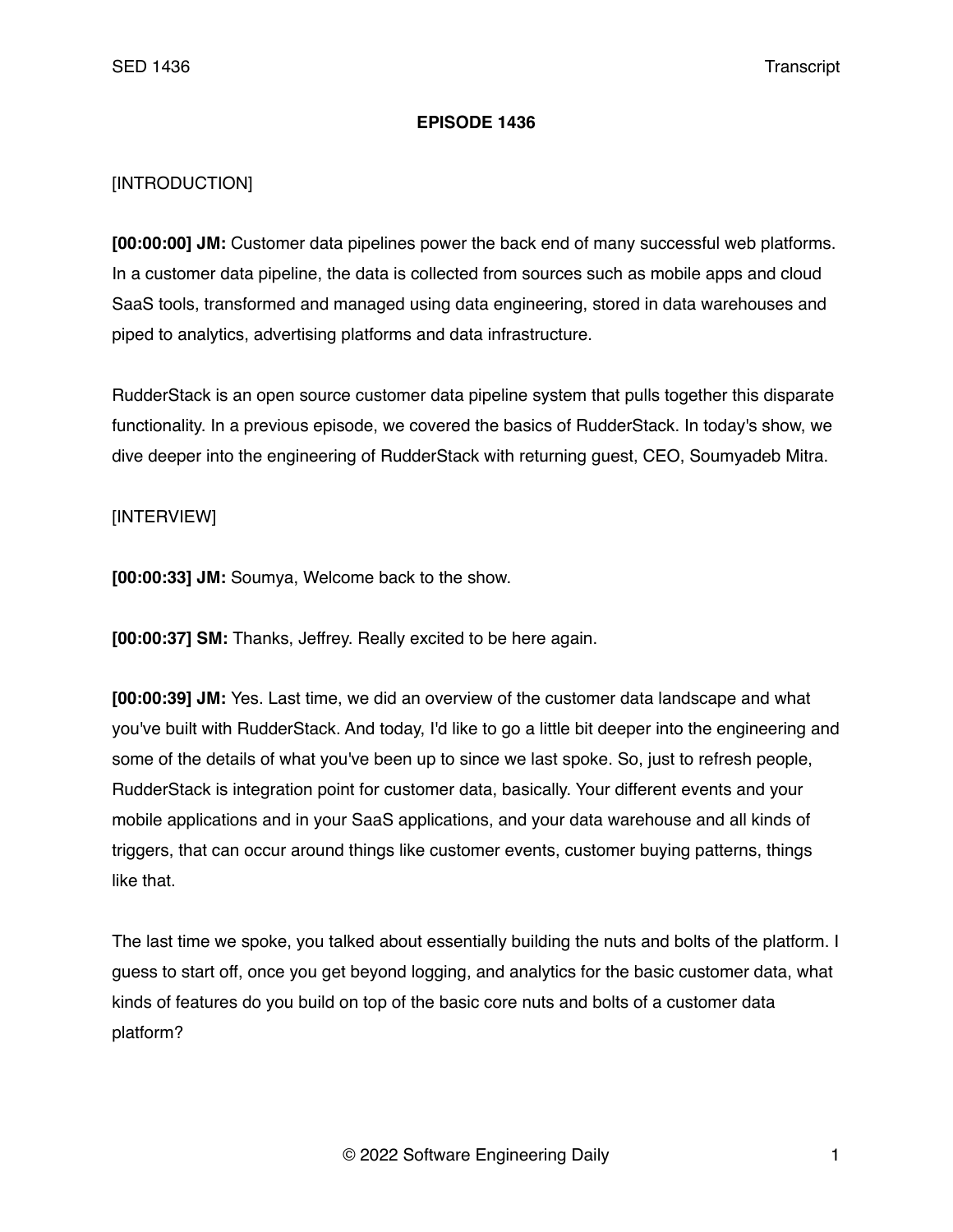**[00:01:49] SM:** Yeah, and that's a great question. We have learned a lot since we last spoke around use cases that our customers are using RudderStack for. So, maybe before I give you like a direct answer to that, I'll give you a high-level understanding of like how people are using RudderStack. And then I can even dive into like, what are the things we enable? And what are the things our customers are doing? If that's okay.

## **[00:02:11] JM:** Sure.

**[00:02:14] SM:** So, when we look at our customer's journey with their customer data, we kind of see like four steps. The simplest is where you are collecting the data and sending data, the same thing that you mentioned, like things from your app, your website, and then so on. You want to send it to different downstream tools that you want to send it to amplitude for analytics, or Mixpanel. And you want to send it to Google Analytics for marketing analytics, and you want to send it to like something like Braves or customer for running campaigns, right? That's kind of the first use case. You just want to collect the data and send it to different destinations. And that's what like the segment pioneered that space, and that's where every company starts.

If you're a startup, we see like a lot of adoption on less than 10 people company, you're just getting started with your data stack, you start there. Then as you grow, that's when you – let's say you hired your first data analyst, and you want to do more advanced reporting, then what is possible out of the box in Amplitude, or Mixpanel, or any of those tools. Maybe you want to bring some other data, like you want to bring your transaction data and combine that with even data and look at customer journeys based on that.

So, anything which involves more complex reporting, or multiple data sources, you realize that your existing tools are not enough. So, you want to get the data into a data warehouse, like Snowflake, BigQuery, Redshift or whatever, and you connect some some kind of a Tableau or Looker or any of those dashboards. And you build out reports on top. You had your data analysts to build that. So, that is where you go next once you have your first data analyst.

Now, as you mature even further, you start building some interesting active applications. It's not just about reporting, but things like let's say lead scoring, and you got all activity data, you got your CRM data into your data warehouse, you build out a report, but now you want to take the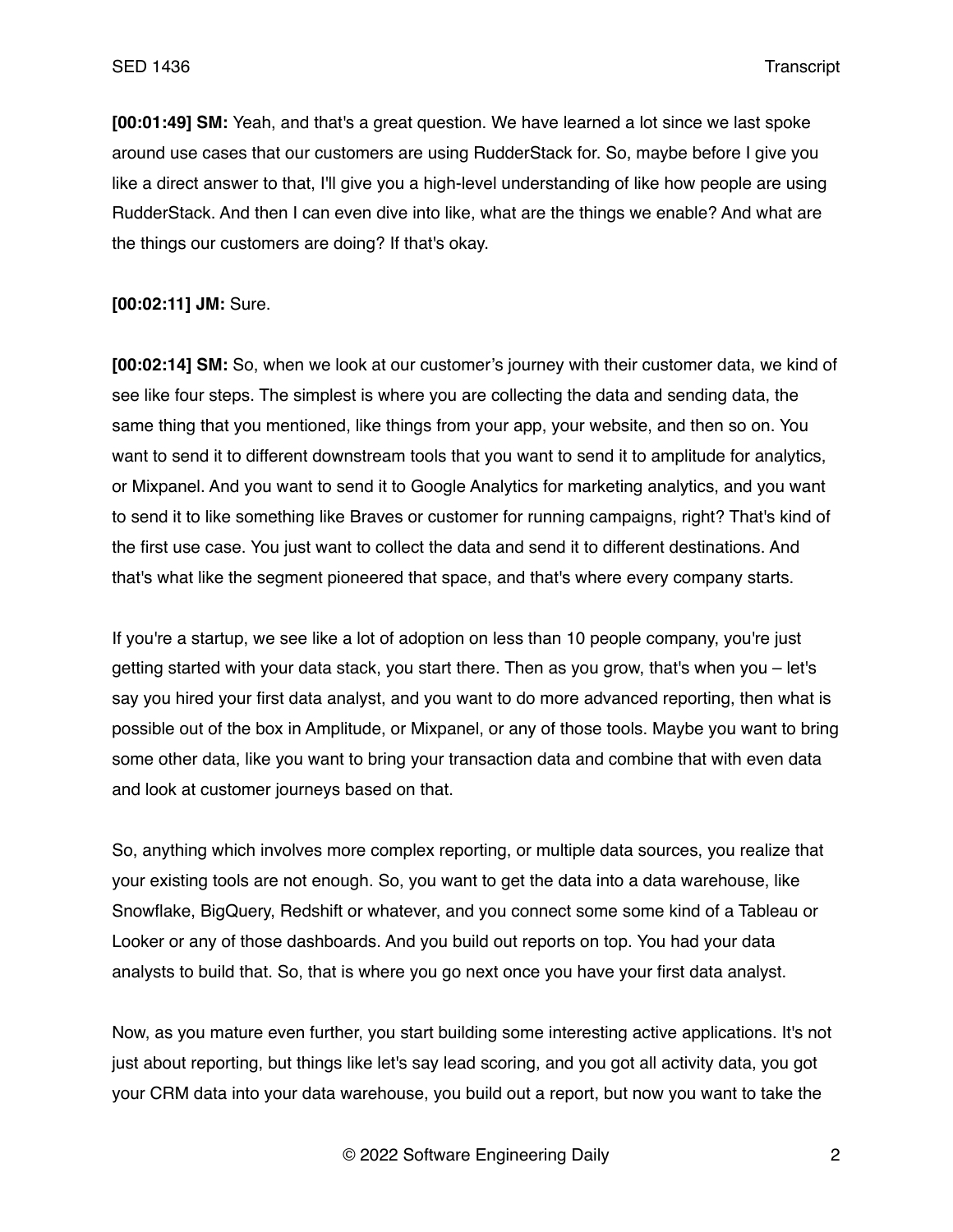score, unless you want to assign scores to users of lead saying that, are they active on the product? Are they not active on the product? And you want to assess push that score back into Salesforce so that your sales team can like prioritize based on that. This is a very important thing for product lead growth companies because like you want to prioritize leads based on what are they doing on the app. That is the third stage where you collect the data, you're doing some basic analysis and activating that data. So, that's what you see this category called reverse ETL and so on, and that's what we also kind of enable.

Further down comes the machine learning standard. It's not just about a simple lead score, which is how many times they have logged in, but you want to build like a more of a complex machine learning application. It could be like the same use cases, but like ML model for lead scoring. ML model for turn scores, and you want to push it back into the same set of tools, right? Salesforce or like Churn if you want push it again aside. So, that's kind of the fourth evolution of the stack.

And finally, you go to real time applications, right? So, it's not just about like pushing a score back into a tool, which somebody else follows up later. But you want to like in real time, personalize your app experience based on what they are doing in the app itself. So, you want to like do the same kind of ML models, but you want to sync that like data into some kind of a key value store so that now you can consume it in the app. You see things around feature store, and so on. That's kind of like the journey, we have seen our customers take through their customer data. The way we think about the platform today is like, okay, we have to enable that journey. There are things we have built today, which are like more of the plumbing layers, get the data into the warehouse, send it to the destinations, take the data out of the warehouse, send it to the destinations, and so on. And then there are other things which people are doing outside of the platform, transformations on the warehouse. So, that's something we're going to launch very soon. Instead of you having to write those DBT roles, and so on, can we do that? Comes further down, we will hopefully, at some point, build more interesting applications. But like, yeah, I mean, we haven't built the entire thing. But that's kind of the vision of like enabling these use cases.

**[00:06:13] JM:** You mentioned a few important pieces of tooling there, data warehouse and DBT. I'd like to get a sense of how the customer data platform integrates with the different

© 2022 Software Engineering Daily 3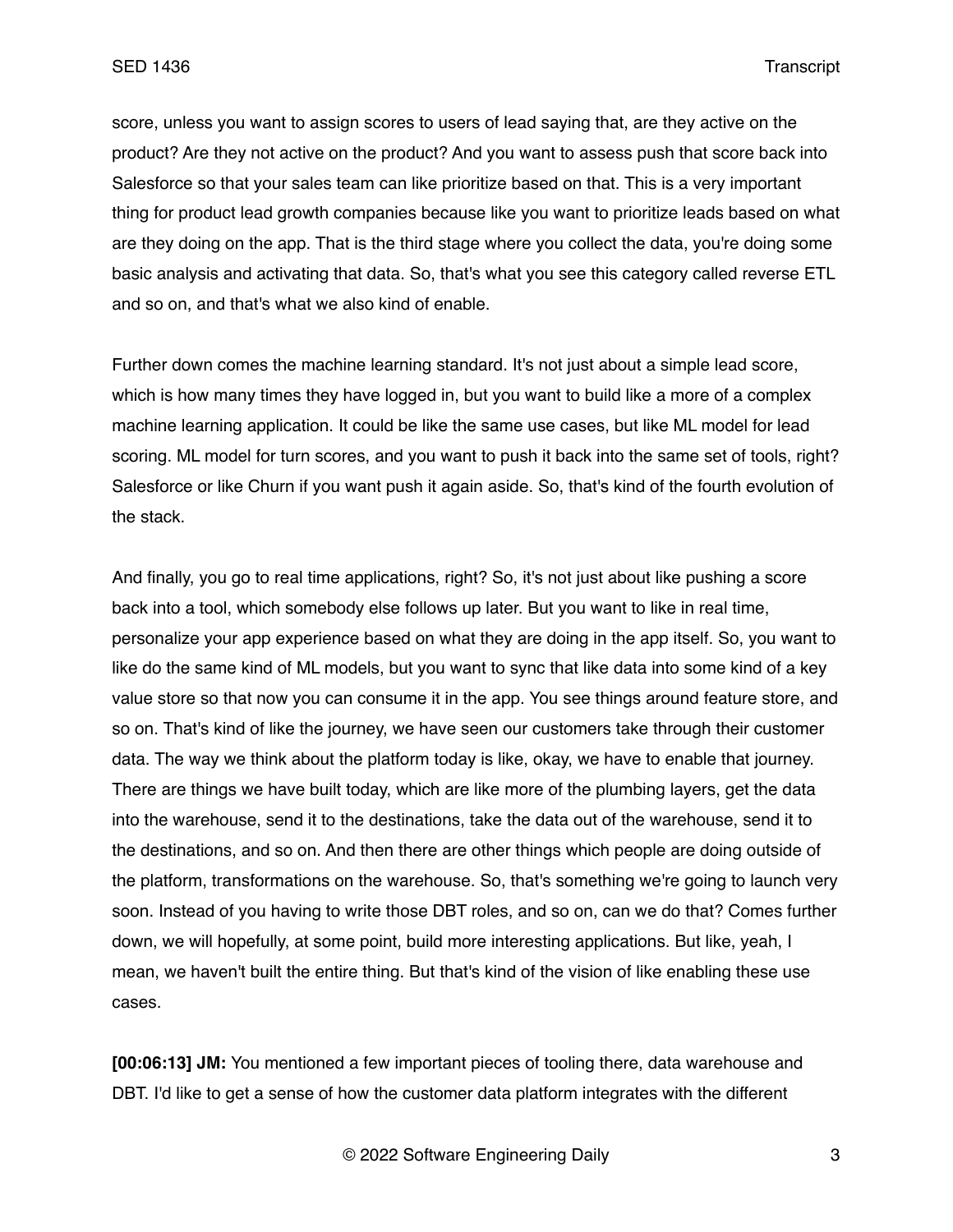pieces of a data platform. So, can you give me an overview of the most important ancillary tools that connect to – or that see users connecting to RudderStack?

**[00:06:47] SM:** Yeah, that's a great question. And again, Ill kind of map that question to the journey that I was talking about, that customers take. At the very initial level, you don't have a warehouse, you're just connecting to all these different tools too, like SaaS tools, if you will, to generate your report. So, that's why we see like Google Analytics and Amplitude and Mixpanel and so on. Now, have enough visibility into which tools are being used and so on.

But then, the very next thing is you have now more complex customer data processing requirements, and you connect to data warehouse. That is the first most important tool. If I look at like popular destinations, I mean, Google Analytics is probably the most popular one. And then there are one or two other SaaS tools, but then the right after that is a data warehouse. So, any mature company has a data warehouse. By mature, I mean, even like companies sized – as long as you have a data analyst who can do something with the data, you have a data warehouse. That's the most important piece of technology we have kind of seen. And I think like we have also seen, like, you have seen that option of warehouses in general and that reflects in the stock prices.

Now, once you have the data in the data warehouse, we see two kinds of – you need to do some transformations, and you need to visualize the data. Analysis is the most first important use case. So, transformations traditionally used to be done in like something like DBT, used to be done in SQL. Write a bunch of SQL jobs and then a lot of that is moving to a DBT. Same with our customers, like I mean, a lot of our customers are just doing it in SQL, cron jobs and so on. But then more and more we see DBT adoption. And then the next step is the visualization layer. I mean, you see a lot of like, Looker is popular, Tableau is popular, a bunch of other BI tools, open source BI tools also, right?

So, if you stack rank, like what is the most important tool? Data warehouse, followed by a BI tool, and then probably like DBT, in terms of data processing. And then there is the other ecosystem, which we see which is slightly more mature companies, which is where you're not dumping the data into a warehouse, but you're dumping the data into some kind of a data lake, whether like S3 delta lake from database, or like some of the cloud storage, and you're doing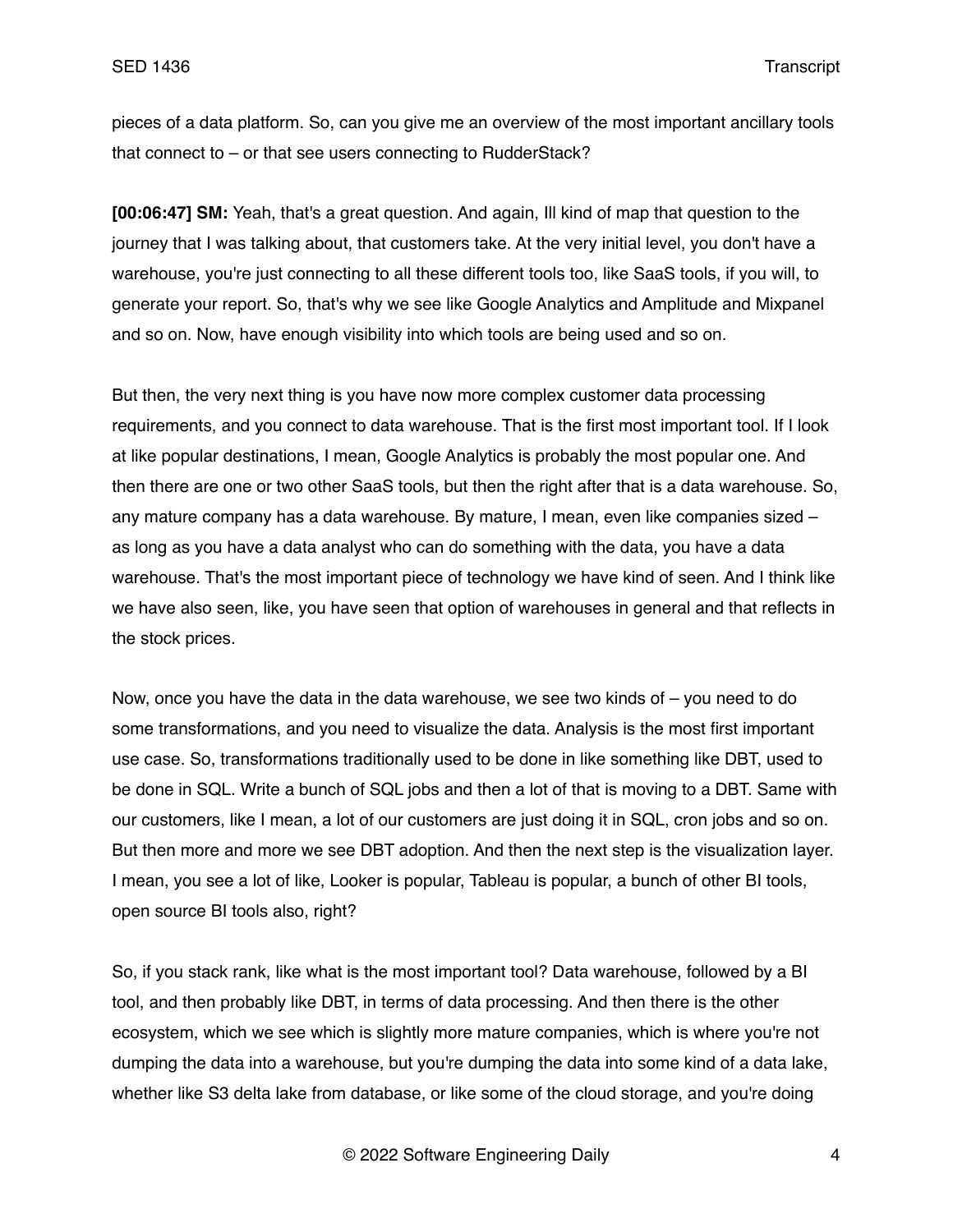like processing in Spark. You rewrote some jobs to the synchronous transformations that you do in SQL, you can do it in Spark and Spark can let you do more ML kind of stuff also. So, that's the other parallel almost thread we see with our customers. And our customers are doing both. Dump into SQL, dump into a data lake as well.

**[00:09:12] JM:** How does the actual data movement take place in terms of like, if you're going from the data warehouse to and from the various sources and syncs, if you think about the data warehouses, the place where all this data is getting stored, all the customer data is getting stored, when are different transformations and algorithms being run? Are they being done as like triggered events? Or are they being done as batch jobs? Give me more of a sense of when RudderStack is being employed for things like transformations and algorithms?

**[00:09:58] SM:** Yeah, it's mostly batch. So, the typical flow is like, I'll take that lead scoring example, where you want to score your Salesforce leads based on the activity, they're doing in the app. So, you need your Salesforce data about leads, and then you also need the product activity data, which comes from your website, and so on. They'll deploy, again, a shameless plug for RudderStack, but yeah, I mean, then deploy something like RudderStack to pull all that data into the warehouse. And then that data is being pulled in like pseudo real time, right? The CRM data, Salesforce data, which you traditionally call it ELT is being pulled less than six hours. The event stream data that is slightly more real time, I mean, we can talk as frequently as five minutes, but it really doesn't matter for this reason, you can dump every half an hour.

So, whenever the data lands into the warehouse, that can trigger, like after you land the data, you run a cron job, which triggers whether it's in DBT model or a SQL model, and we have hooks to do that. I mean, API's can call into and wait for it. Or you can just monitor your data warehouse if it landed or not. So, you run a transformation, which will trigger something like a lead scoring, and you compute a score based on some function. And then once you have the score, you have to push it back into Salesforce. So, that is again, you can trigger it through an API, but it's often also set up as a batch job. You run the data, you run the transformations and push it back. So, we are doing the plumbing layer, the transformation generally is happening either in like airflow or, or crontab, or DVD cloud, or like whatever people tools they have.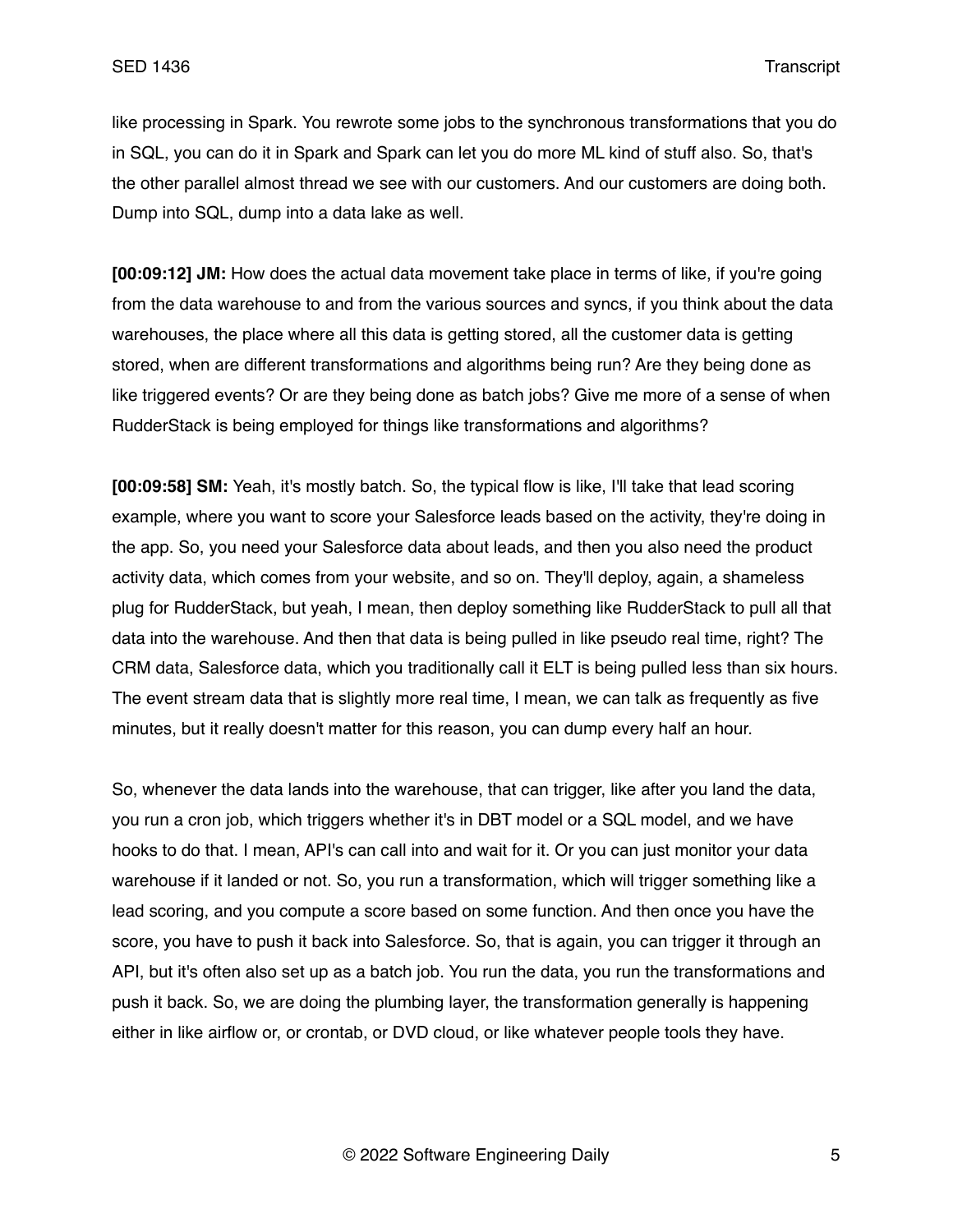**[00:11:33] JM:** I'd like to get into the engineering of RudderStack. So, first question I have around that is, how do you choose what programming language to use for the middleware of shuttling data from one point to another?

**[00:11:48] SM:** Yeah, I mean, we went to Golang. All our code is open source, like it's all written in Go. Why did we pick Go? I wrote a lot of the initial code as well. I think it was just that a lot of this, and I come from that background. I mean, I wrote like data systems before. Go was a popular language for like, very have a lot of multi-threading, and a lot of asynchronous events. There could have been a better choice, but I think like Go has been pretty good for us. And you don't get into like Java garbage collection problems, and so on. I think, that's why we picked go, and then we kind of stuck with that after that. So, there is some part of the code which is in JavaScript. We have these transformations, we call it, which take an event and like map it to the destination format. So, if you're sending an event from RudderStack or something, again, I have is a very good answer. But that's what it is.

**[00:12:43] JM:** Is there a difference in how the different data warehouses are performing when being used as the back end for customer data storage?

**[00:12:55] SM:** Yeah, it's a tricky question. I mean, we want to be like neutral to all the warehouses. So, I don't want to pick one over other. But I can give you a high-level view of what people like about the warehouses. I think what people like about BigQuery are two things. One is the pricing model. But particularly when you're small, I mean, you just pay as you pay for the amount of data scan. So, you don't have a lot of queries, you just click. You don't have to pay for storage, you just click on the number of queries. And the other thing that people really like about BigQuery is the ML functionality of that. I mean, like BigQuery has BigQuery ML, and we do see some adoption of the BigQuery ML. It can easily train an ML model in SQL. You don't have to set up that complex ML stack. I mean, we have customers who have built churn models within like couple of dates, and then if you have something working end to end.

So, that's where BigQuery really shines. Snowflake is the big guy here. I mean, in the midmarket enterprise, like Snowflake's pricing model really options. And of course, like the product is great. So, no doubt about this. I think that the main thing that Snowflake did was the decoupling of storage and compute, so that you can pay for them and scale them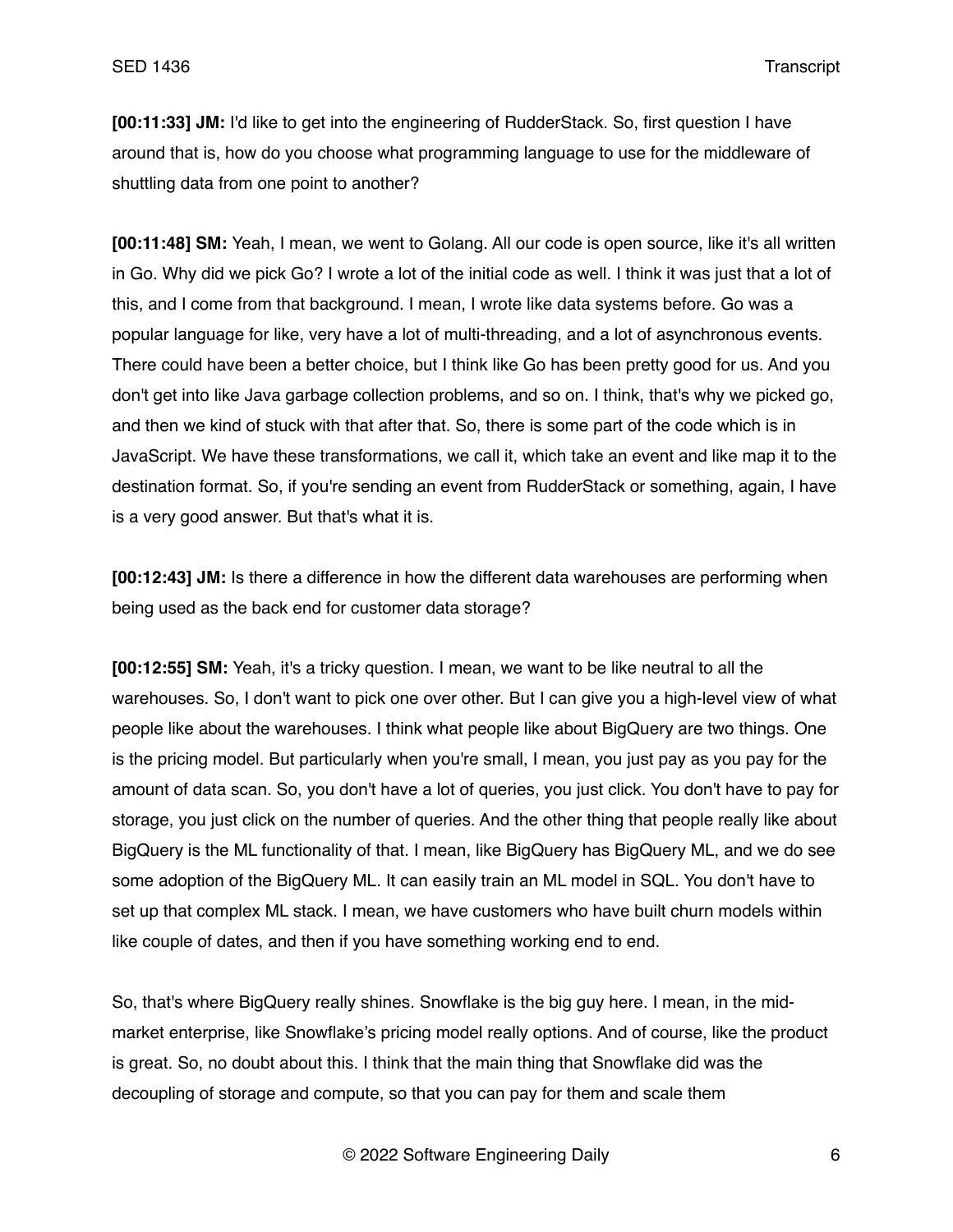independently. And that really sought their huge adoption. And we are like on Snowflake, because again, for the same reason. Redshift, I guess, I mean, I see a lot of recent releases from Redshift. They are the early guys in this space. They innovated the Cloud Data Warehouse, hopefully they will catch up.

**[00:14:19] JM:** Are the challenges that you've been facing as the company has gotten bigger, more rooted in engineering or in company structure?

**[00:14:29] SM:** Yeah, that's a good question. I mean, we definitely have a lot of engineering challenges. As we are scaling this faster, our system has been very reliable. So, that is a thing, like kudos to the team to do that. I think that's where we have done well. There is a lot of scope for optimization, I think, across the stack. I mean, we are paying Amazon, like what we should not be paying. That's kind of one thing. And we are a final integration business. Every week, there is something which is changing, and so are we catching up with that, is some work.

I don't feel concerned about it right now. We just announced a series B funding today. So, I think now it's more about companies scaling. We went from like, last time when we spoke spoke, we're like 30 people. I knew everyone. I mean, I still I know everyone, but like, today, we are 120 people and like scaling rapidly. So, thinking the organization, and this is not something I've done ever of this scale and managed companies of this scale. So, I don't know what I don't know. But I think that is the big thing for us to scale. Hiring is a very, very big problem. I'm hiring great people.

**[00:15:41] JM:** As far as what those engineers are getting allocated to, is there a lot of work on integrations? Or is it like scaling the infrastructure to deal with all the tenancy of the hosted platform? Or where are the most acute engineering challenges today?

**[00:15:57] SM:** Yeah, that's a good question. I think, we have organized engineering into pods. If you ask me, what are the hardest problems we have to solve? Integration is a big problem. I would say, it's a problem like automating how do you test that something is not going to break and so on. We have to build quite a bit of infrastructure, but we have to do a lot more. So, I think that's definitely a challenge.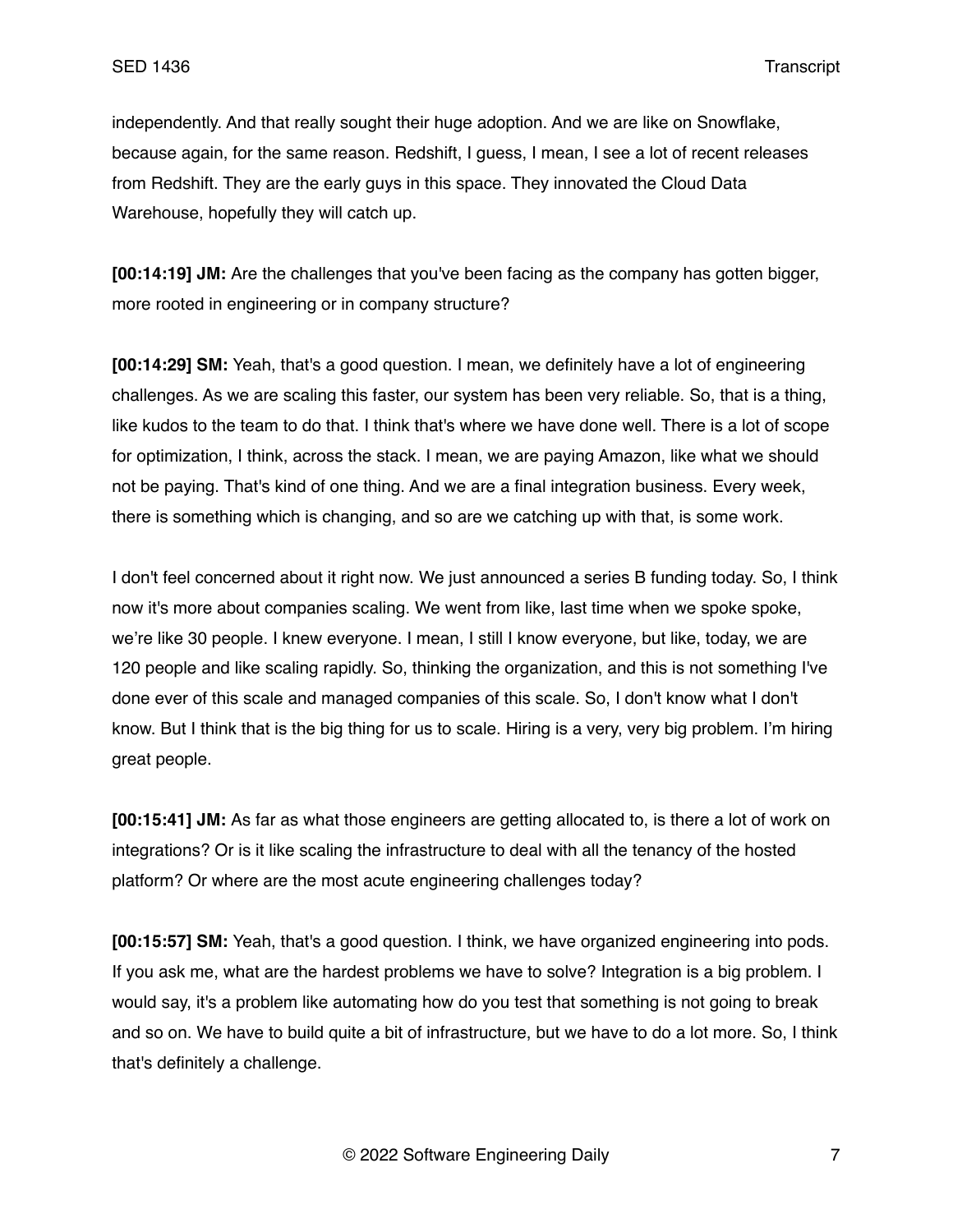On the core backend, there is a lot of room to scale that and like and make it like we're working on, like how to make it truly multi-tenant and like, improve efficiency by like, 5x 10x, maybe. So, they're hard engineering problems. But I think, we have good liquid engineers. We will figure it out. So, if you ask me, like, this is more of a solved problem. People have built high performance distributed systems. We will do it. On the integration side, there are a lot of unknowns. Depending on the destination site, and and so on, we have, like, what integrated with hundreds of tools? I don't think I haven't built any system like that, which can test those integrations automatically and so on. I mean, that's something we have to go and innovate, I guess. We have to figure that out.

**[00:17:07] JM:** There's been a growth in data middleware tools over the last three, four years. And I guess I'd like to get a sense of how you see RudderStack in comparison to other tools like Hightouch or Airbyte these other platforms for data movement. Is there a place for like multiple different data movement tools within a stack? Or do you think that each of these tools gradually expands to capturing more functionality?

**[00:17:44] SM:** All of the tools you mentioned, have raised to kind of money, and then so on. So, eventually, I believe there's only so much value you can get out of data integration. You cannot get enormous, huge deals on data integration. So, they will all go up the stack, I believe, in some sense. I mean, that's kind of my outside impression. As far as we are concerned, I think like, we are very much focused on customer data. We will solve not just the integration problem for customer data, but also try to go up the stack, like do more things around that, build what we call the platform layer, and so on. But it's hard to say how others think about it. But I guess like they have to.

**[00:18:24] JM:** Keep tell me more about what is in that platform layer?

**[00:18:28] SM:** Yeah, think about what happens, like the same stack I was talking about. You got your raw data into a data warehouse, then you have to do some basic transformations to combine multiple sources of data, and create – think of this as like a clean view of a user table, like in the marketing terminology is now customer physics. All of of CDB stock, whatever. A fundamental level, it is like for every user have one row with all the data you have about that user. I mean, some of those attributes to the user provided their age, sex, location. Some of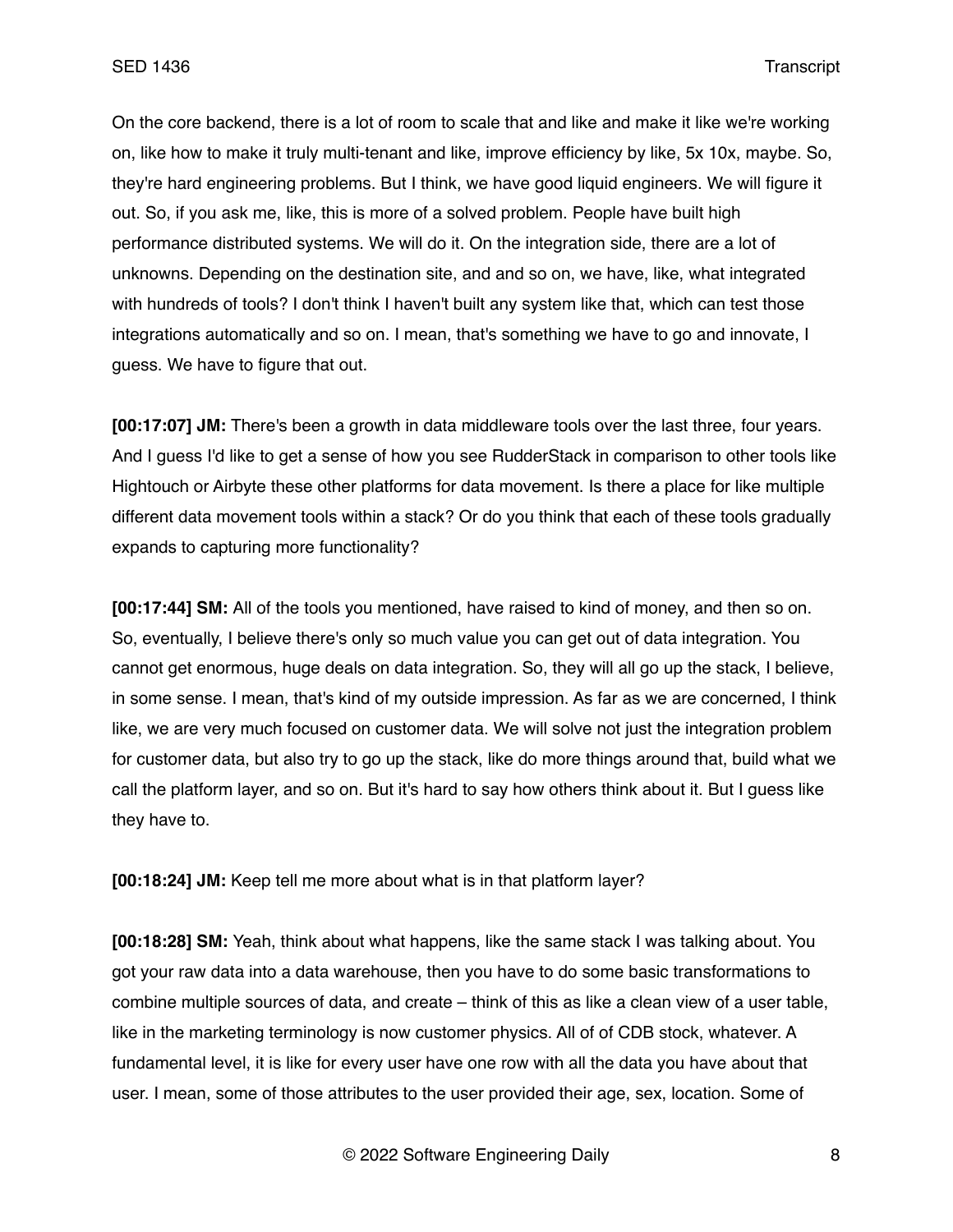those are computed attributes. You have how many times have they'd logged in? How many times they have they done something?

Think of this like you create this customer view. And then once you have that customer view, then you want to do multiple things of that. I mean, at one end, you want to just connect to a reporting tool and build funnels and build reports on top. Then the other use case activation, you want to slice, dice that list and say give me all the customers who have done X but not Y. We have come to the checkout page, we dropped off, and you want to take the output and send it to different destinations. Or you want to connect an ML system. You want to train an ML model on top of that customer table.

So, the very next logical step, which like our customers are already doing is to create that customer view and then finally build those application layers on top. I mean, we think some part of that will be done by RudderStack, like at least creating the customer view and how do we make it easy for the customers. But then, some other things will be built outside of JavaScript. What we will own is the customer, like we define in the customer table that this is how it should be scored. And then other people can build interesting applications, whether it's analytics, whether it's the ML, maybe we'll build some others. That's how we kind of think about this space.

**[00:20:12] JM:** When you look at the data integration stack, the data integration, I guess, landscape of different tools, it's so much better than it was, say, five years, 10 years ago, when data integration meant something so different. I mean, it was more like, you know, if you want something meaningful from your data, you have to go ask the Hadoop engineer to get something for you. Now, it's some large scale, time consuming batch job. Whereas now it's much more real time and seamless, and driven by high-level tools. Are there any significant pain points today? Where are the pain points in the data engineering stack today that you think will be much more ameliorated in maybe another five or 10 years?

**[00:21:09] SM:** Yeah, that's a good question. I have to think for a good response here. Integration has definitely become much simpler, right? I mean, all the way from like – because the tools have evolved, the destinations have standardized. Now, you're not writing to some esoteric vertical, or something that you're dumping into, like one of the cloud data warehouses.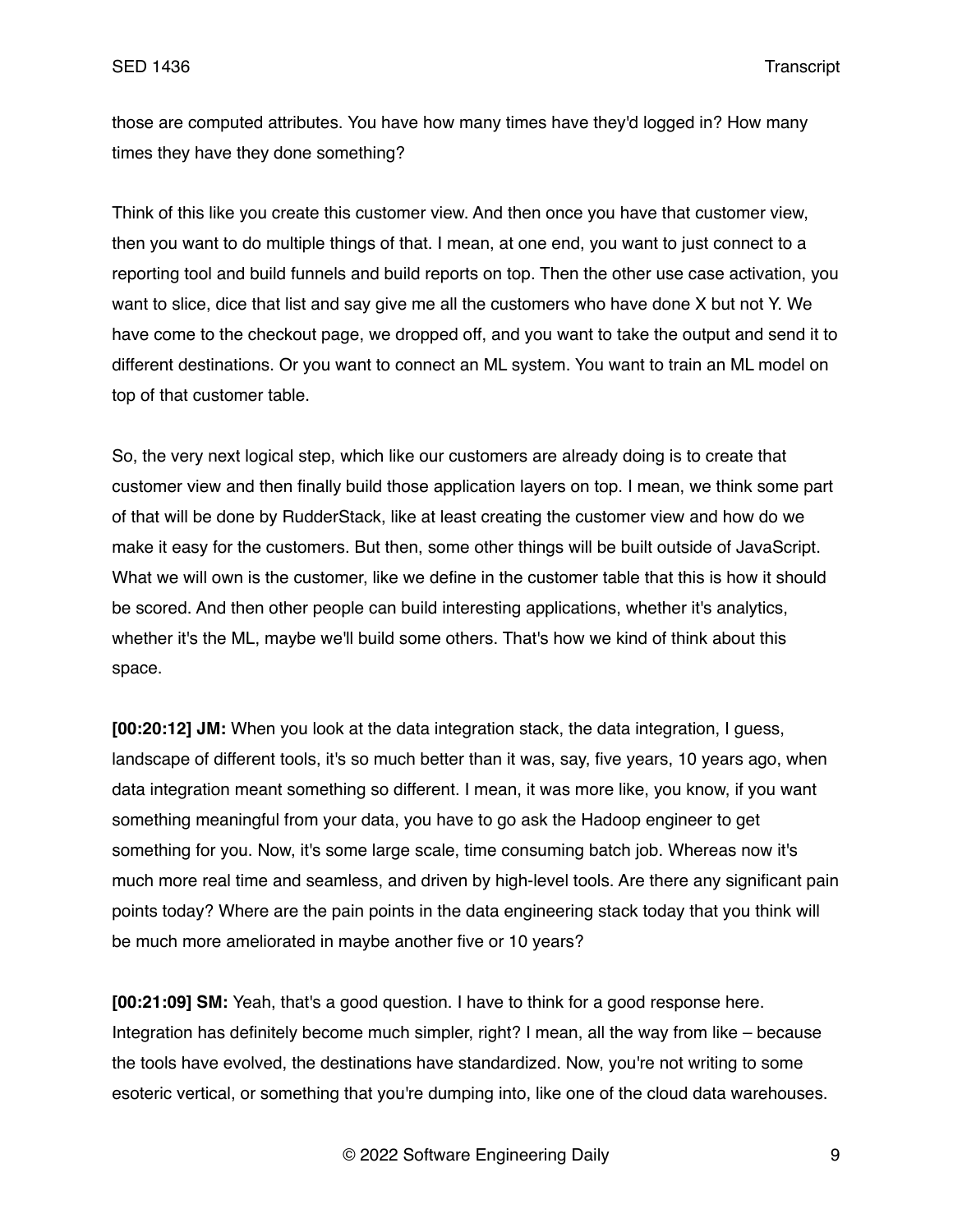The dark sector has standardized quite a bit. If that is kind of solved, then I believe there's still challenges around the whole metadata around data, right? I mean, you're running all these pipelines and putting the data into a data warehouse. But then you have like so many different kinds of consumers of that data. You have analysts, to ML practitioners, to like to RBI, to like business users and it's a mess.

I think a good example is if you have a metrical lesson revenue, what does revenue mean? Even for a company of our scale, which is small, we have like subscription revenue, and we have annual revenues and everything is dumped into separate tables. How do you clean that up? There is revenue in the event data also, what is the clean definition of revenue? We have seen innovation on that space, like there are metrics companies, and so on. But I think there is definitely a scope to innovate around metadata and data sharing and data catalog and the broad thing. I think data quality also falls under this. I mean, I do see like, every time a dashboard breaks, our customers up to firefighter. Is it another stack problem? Did they release an app, which changed the instrumentation of the event? Now, if you have released an app, how do you go back? When you have a broken dashboard, how can you detect those things early enough? So, I think, yeah, in general, like pipelining is maybe solved, but making sense of the data is still hard enough problem.

**[00:23:05] JM:** So, you mentioned data catalog there. How do you see, when you look at the larger companies that you work with? You don't have to name names, but you have a lot of large companies that use RudderStack. A comprehensive data catalog at a company like Stripe, would be enormous. And it seems like there would be so much work around continually indexing that data catalog, and it seems like there's opportunity for tools to integrate directly with the data catalog, rather than letting the data catalog sync, just with the data warehouse. Do you think that's a viable strategy to have your tools like RudderStack write to the data catalog? Or do you think it just makes sense to defer that to further down the pipeline and just let the data warehouse sync with the data catalog?

**[00:23:57] SM:** It has to be like the tools like RudderStack has send the data, because we have lot more semantics that it's hard to get out of a data warehouse. So, I'll give you a very concrete example. Events are going to RudderStack, we are dumping that events into separate tables, let's say warehouse. Every event goes to a different table. Now, we know that like this event is a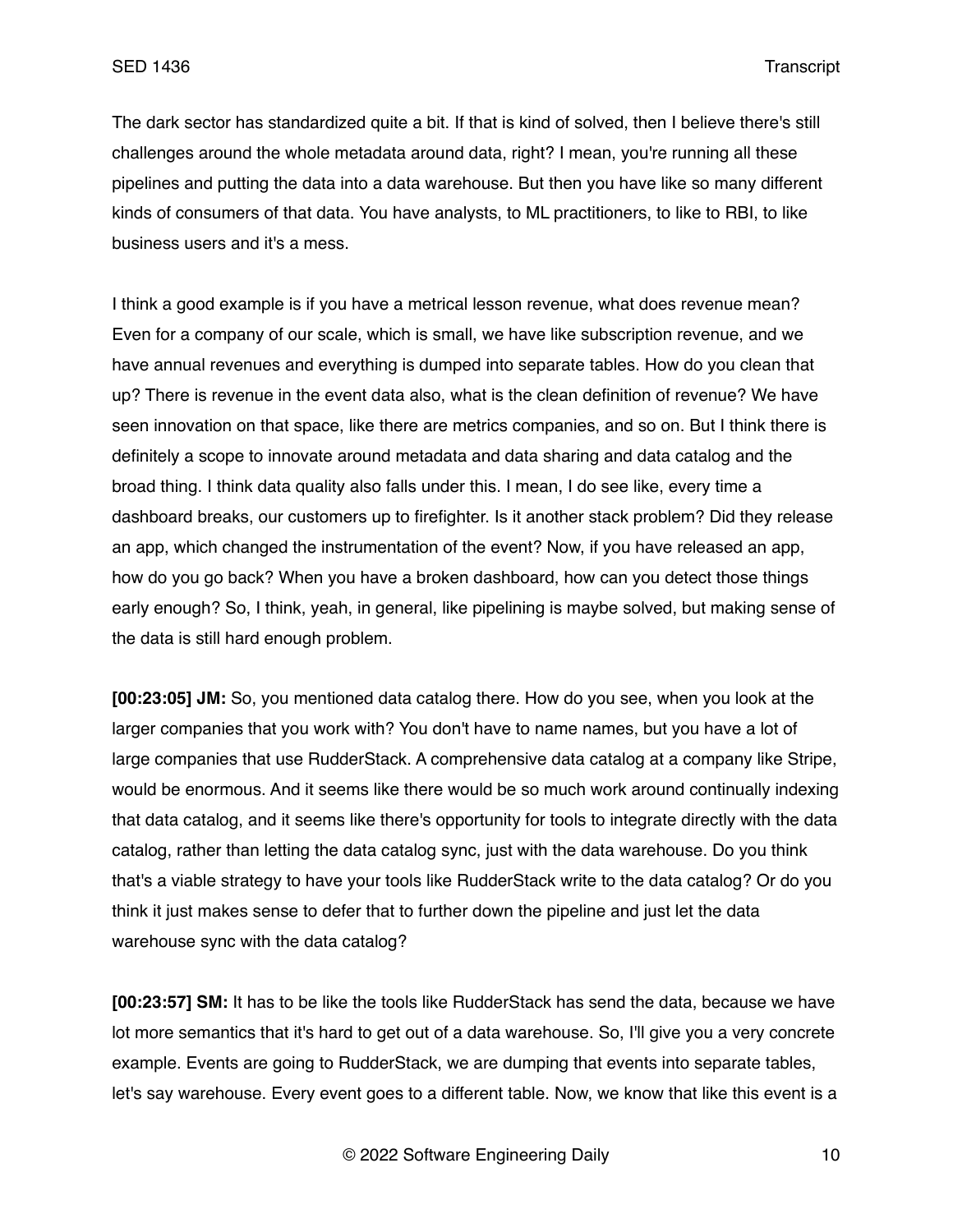production, people have set up things. There is a production event is like a test event and then so on. So, we have kind of that metadata, because that's how people have set it up on RudderStack.

So, passing this information to a data catalog is super valuable, as opposed to like, like the data catalog now having to try to figure that out from the warehouse. That's kind of one example. What other examples can I think of? In general, we do have metadata around our events. Another good example would be like, we're trying to standardize event generation. So, we know the tracking plans, we know what events are supposed to be generated. We have a standardized set of like ecommerce events and if you're an ecommerce company, these are all the events that need to be signing. So, having that metadata information, I think is super valuable for a catalog, which is hard to otherwise get purely by scanning tables in a warehouse.

**[00:25:10] JM:** How have you seen the open source nature of RudderStack be advantageous to you? Have you seen significant contributions back from the larger companies that are writing their own custom code around the customer data platform?

**[00:25:26] SM:** Yeah. I mean, that hast been another learning, and part of it is probably our execution too. Open source has not been as successful in terms of contribution back as I would have hoped for, right? Maybe it's because people don't like writing integrations. The other part of it is, even on the adoption side, we launched open source product, and the same time we launched the cloud product and so on. And then we have a very generous feed here. And then we have seen, like open source getting adopted, but cloud also getting adopted, and cloud adoption is much faster than open source adoption. So, it has been interesting learning. I mean, when I started RudderStack, I assumed that open source is extremely important to get to the data persona we want to target, but doesn't seem to be. But it has been like super helpful. I mean, we are still very committed to open source. I think we have created a community which is the pressure about open source and so on. But when it comes to just broader adoption, and so on, I think cloud has definitely overtaken open source.

**[00:26:28] JM:** When you see a customer adopt RudderStack, initially, for the customer data platform, what are the most direct, I guess, expansions that they typically are going for after? Once they start using RudderStack to record their customer data events, is there a kind of a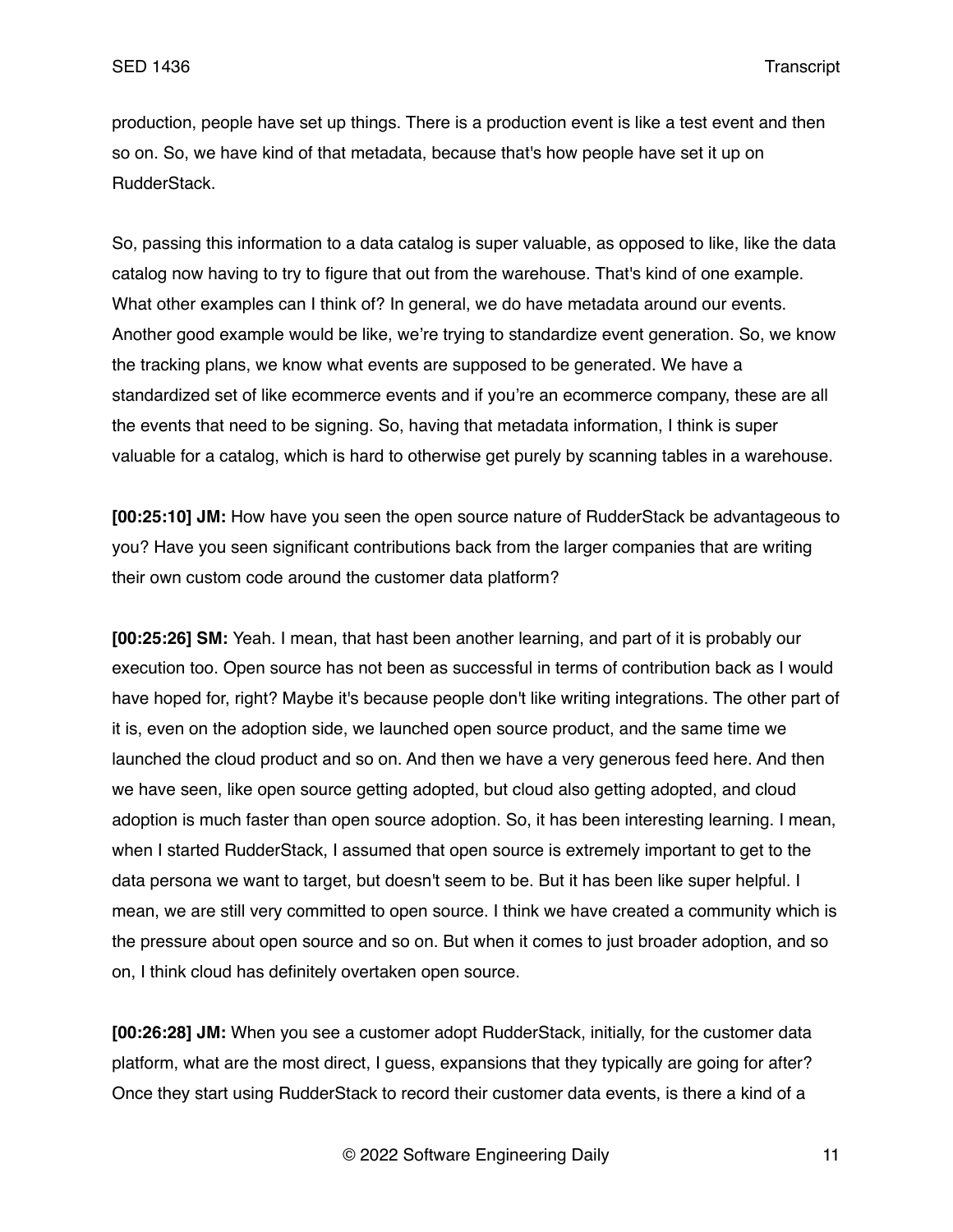next place along the path that they're typically going? Whether it's reverse ETL, or event streaming, or using machine learning, like your built-in machine learning stuff, what's the typical next step after they begin recording events?

**[00:27:06] SM:** Yeah. I'll refer back to the same set of steps, as initially talking about. So, once you start with very simple, sending into different destinations, then you connect the data warehouse as the next step. And after you do that, I think the next step is – the first use case for data warehouse is analytics. You connect something like Looker, or Tableau and so on. Then comes like more of an active use case of data. The machine learning could be simple rule based. For example, we send how many times has this person, we compute a lead score based on two parameters. How many times has the person logged into the dashboard, and what is the total event volume they have sent in the last seven days? It's a simple function, which computes these two and sends that scoring two destinations. So, it requires that simple computation, which is done in DBT, and reverse ETL, which we take care of. That is the next evolution.

On consumer companies, we also see a lot of segmentation use cases where you get the data into the warehouse, and you want to create audiences. Again, rule-based audiences. I want to create like all the cart drop offs, and I want to push them into some kind of a marketing tool. So, we see these like, depending on like, whether PLG, our consumer companies are like, there are these rule-based transformations or activations, using reverse ETL. Then comes more ML use cases, where the rule based now becomes ML, right? Instead of you writing and crafting. And then finally, we have few customers who have built real-time applications. But it is not just about syncing the data into a third-party tool, it is computing those features, if you will, or recommendations in a warehouse, syncing it to like a key value store like Redis, or like some other version of that using reverse ETL. And consuming that in the app for personalization. So, it's kind of like different companies are in different stages in that data stack.

**[00:28:54] JM:** I feel like as a data pipeline grows in complexity, it can be harder and harder for the entirety of the data team to have an understanding of what the span of that data pipeline looks like and where different things are going. Have you seen any mechanisms for effectively mapping out that data pipeline and giving people a holistic sense? Or is it just like, do people just draw you ML diagrams? Or is there any kind of like auto generated system for people being able to map out their data pipelines?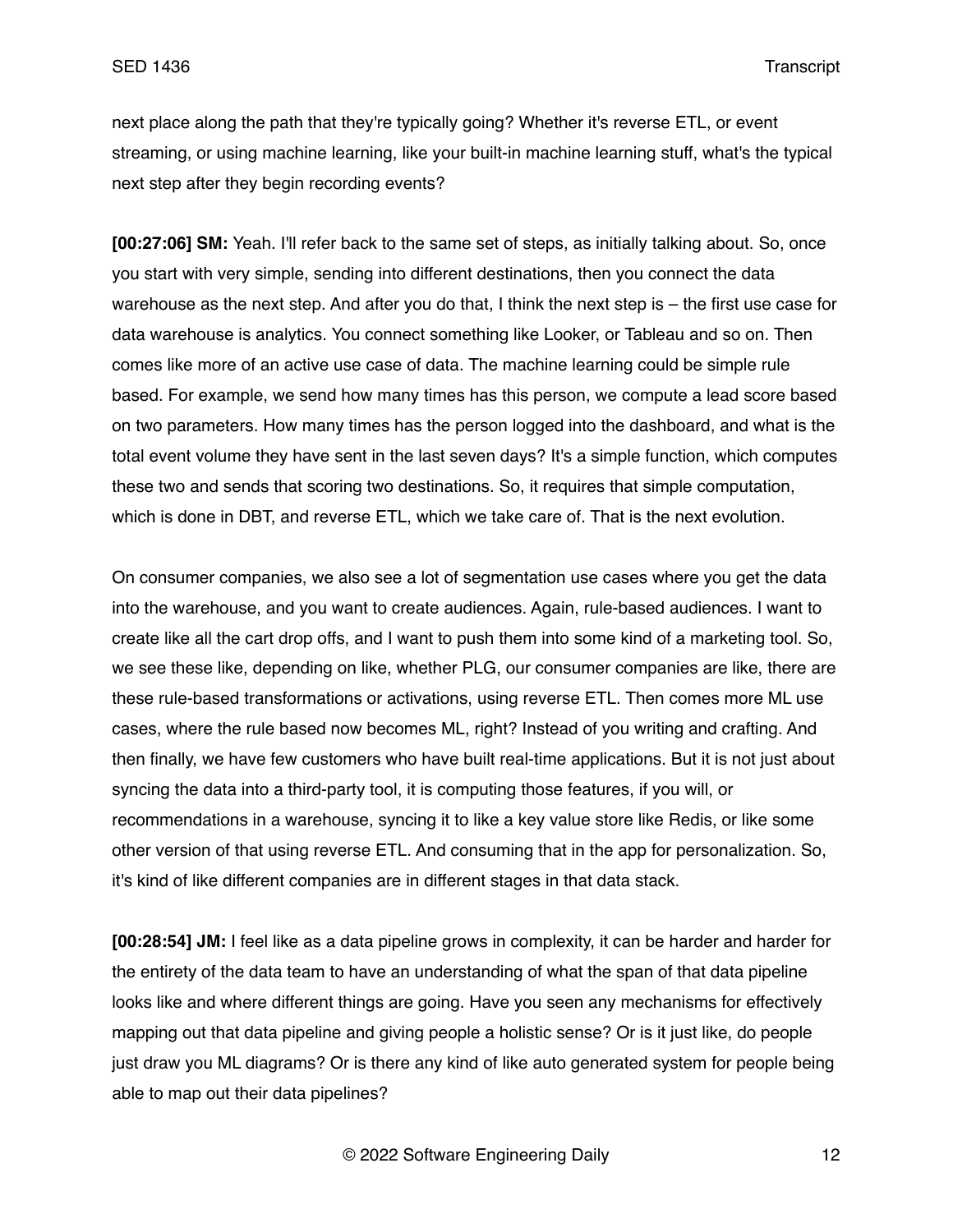**[00:29:29] SM:** Yeah, you're just making a bit for **[inaudible 00:29:30]**. Firstly, you want your data pipeline in one place, like instead of five different tools and so on. And the other thing is, again, we launched this – well, actually, it's in beta. We are going to launch maybe in a week or two, this thing around the data pipelines in TerraForm. So, just like your infrastructure is in code, why shouldn't your data pipeline be in code? We have customers doing it. When it becomes complicated, you want to like check in your – you define the data pipeline in something like TerraForm, check it into gate, manage version control and so on. That's one thing I'm excited about. We have some customers who are already doing it, and so on. So hopefully, that kind of becomes the standard. But it is hard to do these things when you have five different data pipelines running in RudderStack, shameless plug.

**[00:30:14] JM:** As you mentioned data quality earlier, data quality is one failure that can occur along the engineering of a data pipeline. But you can also have things like drop packets and other kinds of problems that can emerge, they can lead to data loss or inconsistencies in your data. Have you built any technology around retries? Or detection of data loss within RudderStack? Or do you typically kind of defer to the end user to sort through data quality problems?

**[00:30:52] SM:** Yeah, we definitely have to build a lot of infrastructure retries, all the way from like your client side, your SDKs, your browser SDK, or your mobile App SDKs. There could be failures anywhere along the way. So, we have retries on the client side, server itself has – we have high availability as the data comes to RudderStack and it confirms that, okay, that data has been persisted, only then the client deletes the data. And then now, RudderStack internally has retry mechanism and high availability on the data. So, if the destination is down, we can keep trying and so on.

So, we go a long way to try to make sure we never lose any data, even if another server goes down. I think, a big data loss is a solved problem. It's more merely an engineering problem. Data quality though goes beyond just click wire level data loss and data quality is a broader problem, because there are humans involved, right? I mean, you changed your app instrumentation, and you forgot to add an event or you moved an event. So, we have like alerts, what our customers do is like they'll connect to  $-$  we have very good integration into different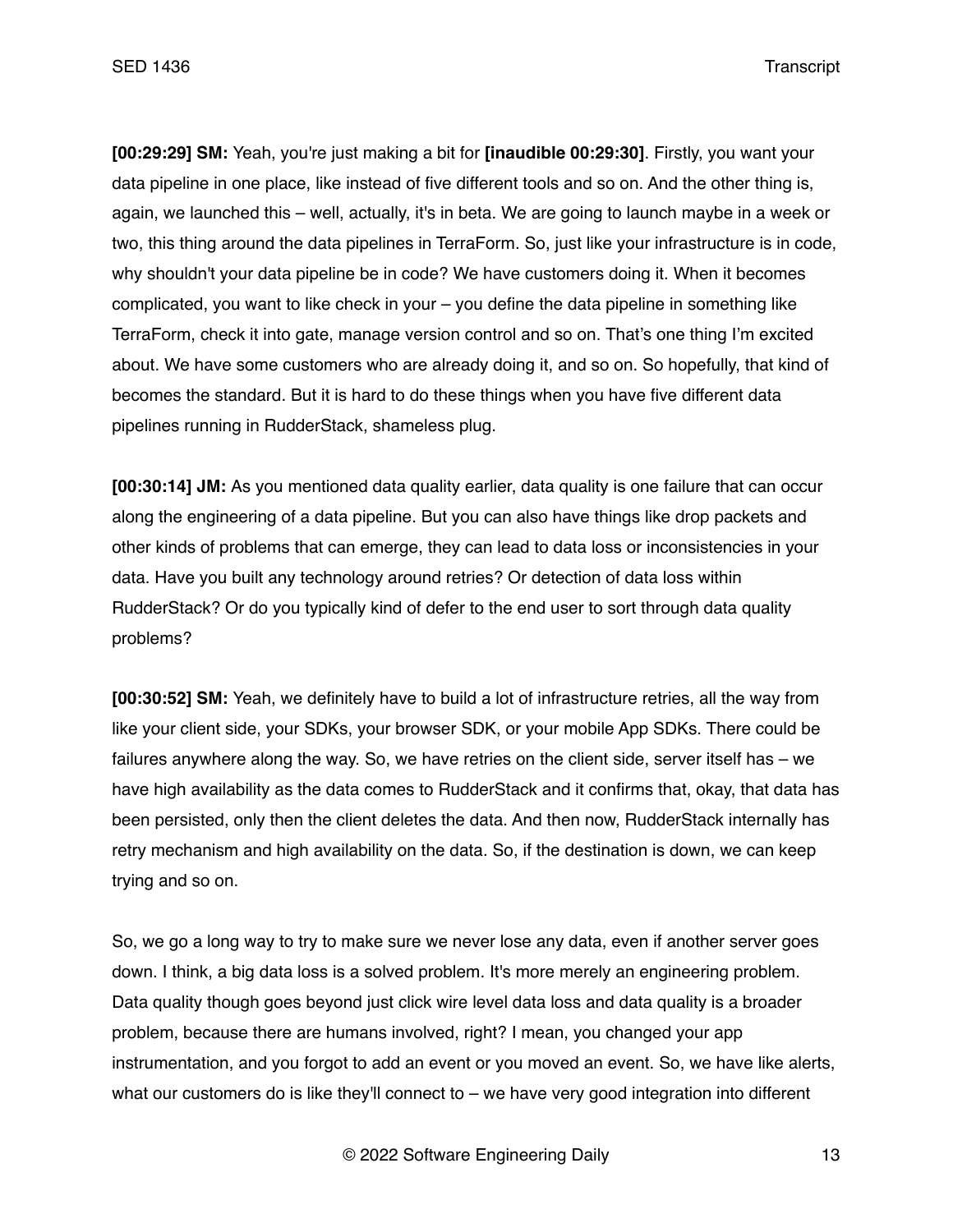tools. So, you can connect to something like Grafana, and define alerts on your critical metric. If your revenue metric is what you care about, if that revenue metric is suddenly going down the number of events, then we will generate an alert.

We have kind of build tools around that. We have something called tracking plan. I mean, there are two ways you can broadly approach the, human aspect of it. Either you monitor through all kinds of – we have some basic monitoring, but you can connect to these end tools. The other is like you enforce. Enforcement could be at multiple levels. You can enforce on the client side and there are like tracking plan tools, which won't even let you write any events unless it conforms to the tracking plan. So, we have something called type writer. You can enforce on the client side, you can enforce at the router layer, at RudderStack layer, where we can say that unless the event conforms to the tracking plan, we will reject the event and will generate an alert. You can also enforce the data loading time like when you are loading the data into the warehouse or like reading the data back, you have tools like Great Expectation and so on, which enforces things when you're writing the data and reading the data. The human aspect could be enforced at anywhere, probably should be done everywhere. But it's still a pain. This one of the standard problems but, like to log into, say that is like we should not lose data. If you're losing data because of that is an engineering problem, but the stack that doesn't solve data quality.

**[00:33:16] JM:** On the topic of performance, so if you're logging a really high velocity of events, performance at the client level and at the server level are both pretty important. You've already kind of addressed the performance on the server side with Golang. On the client side, you have to use JavaScript, and getting high performance out of JavaScript can be a little bit tougher than getting performance out of Golang. What kinds of work around performance have you done to improve the client-side JavaScript stuff?

**[00:33:47] SM:** So, like performance means slightly different things on the server side and client side. On the server side, it is about even volume number of events we are processing. On the client side, it is running on that end user's browser, right? So, the amount of volume is very low. It's like how many things somebody has clicked and so on. The performance issue there or even on an Android SDK and so on is like less for mobile. But more on the JavaScript side is like the load time. If you're loading a big JavaScript, it slows down the website, and so on. That is the performance challenge, and we have done again, like, I don't know, there is a single thing that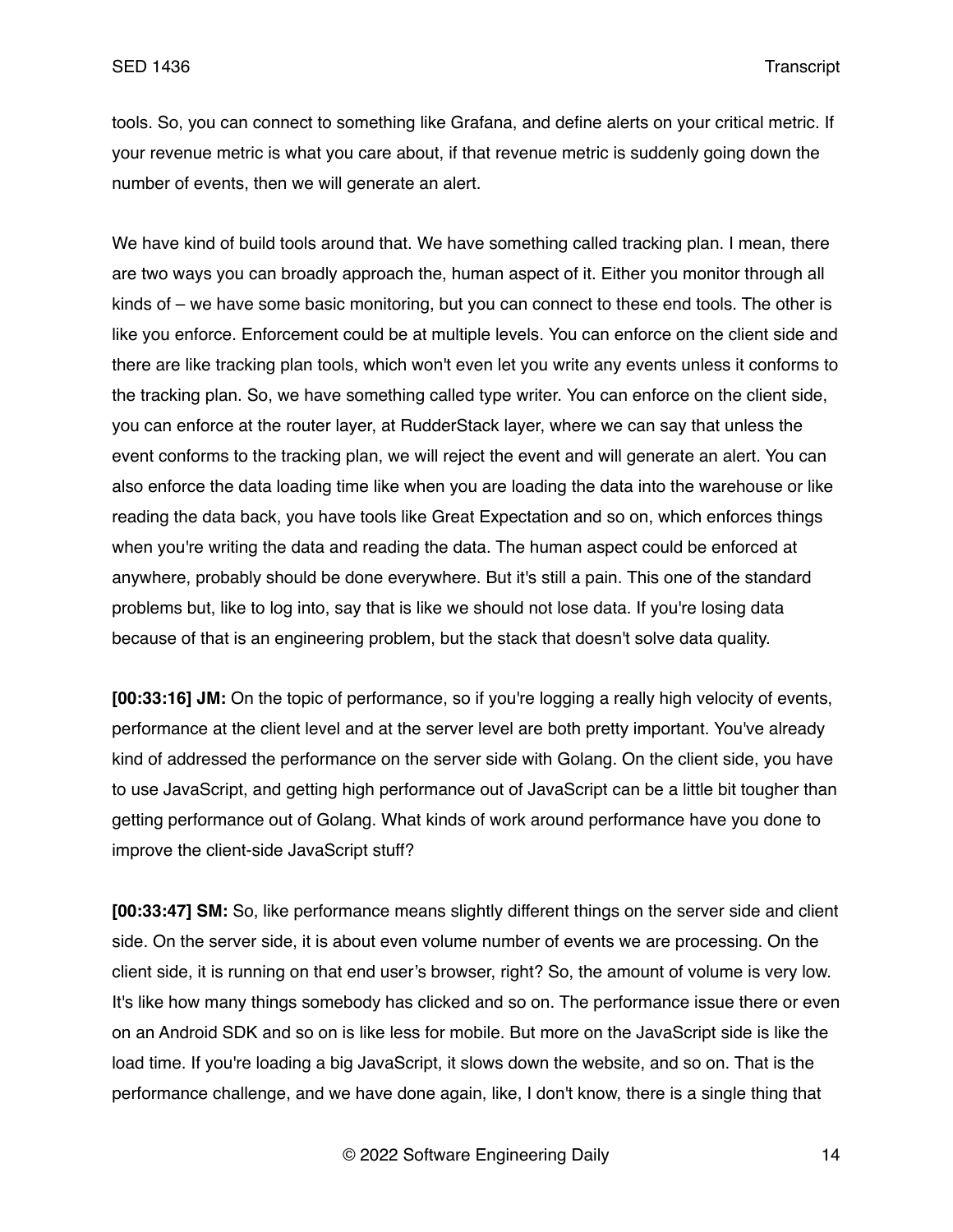we have done. It's like delayed loading, the high-level idea is that you load the bare minimum you need and then you load only other things which you need, if you need them, and so on. So, we've kind of done a bunch of engineering work around that. But I'm sure like we there is a lot of scope for improvement there and on improving like JavaScript, load performance, and so on. In fact, that is one of the value add of RudderStack. You don't have to load 30 different JavaScript, you can just load RudderStack and then we'll send it to everyone.

**[00:34:44] JM:** This is not the first company that you've built. I think your previous company exit through acquisition. Are there any points around market size or strategy that you can offer that have contributed to allow RudderStack to go further than your previous company?

**[00:35:06] SM:** Yeah, and this is a very personal opinion, and I'm sure others disagree. I think there are three risks you can take when you're starting a company, right? You have a technical risk, you have the market risk, and you have the team risk, at a very high level. Is the market there? Even build the technology, and then like, do you have the right team to go and build the technology? So, there are three risks we take. And different people, different founders have different skills. One thing I learned is I'm very bad at taking market risks. In general, engineers and engineers are like, very bad at first estimating a market, sometimes even selling and other skills around that. Then, as an engineer founder, you can take the other risk. We are good at coding, you can take the technical risk, and you build the right team to go and take the technical risk.

So again, I think what I've learned is the way to do that is, again, somebody like me, don't take a market risk. There are enough markets, which are proven markets, like CDP is a proven market. You have to bring a different angle. You cannot just say that, I'll do whatever else is doing. But like take a proven market, bring a better product into that market and execute well. So again, through this mechanism, you will not ever get an Uber, Uber innovated market. But it is like you want to match – you want to know what your strengths are.

**[00:36:26] JM:** Have there been any market risks that you didn't anticipate or market opportunities that you didn't anticipate?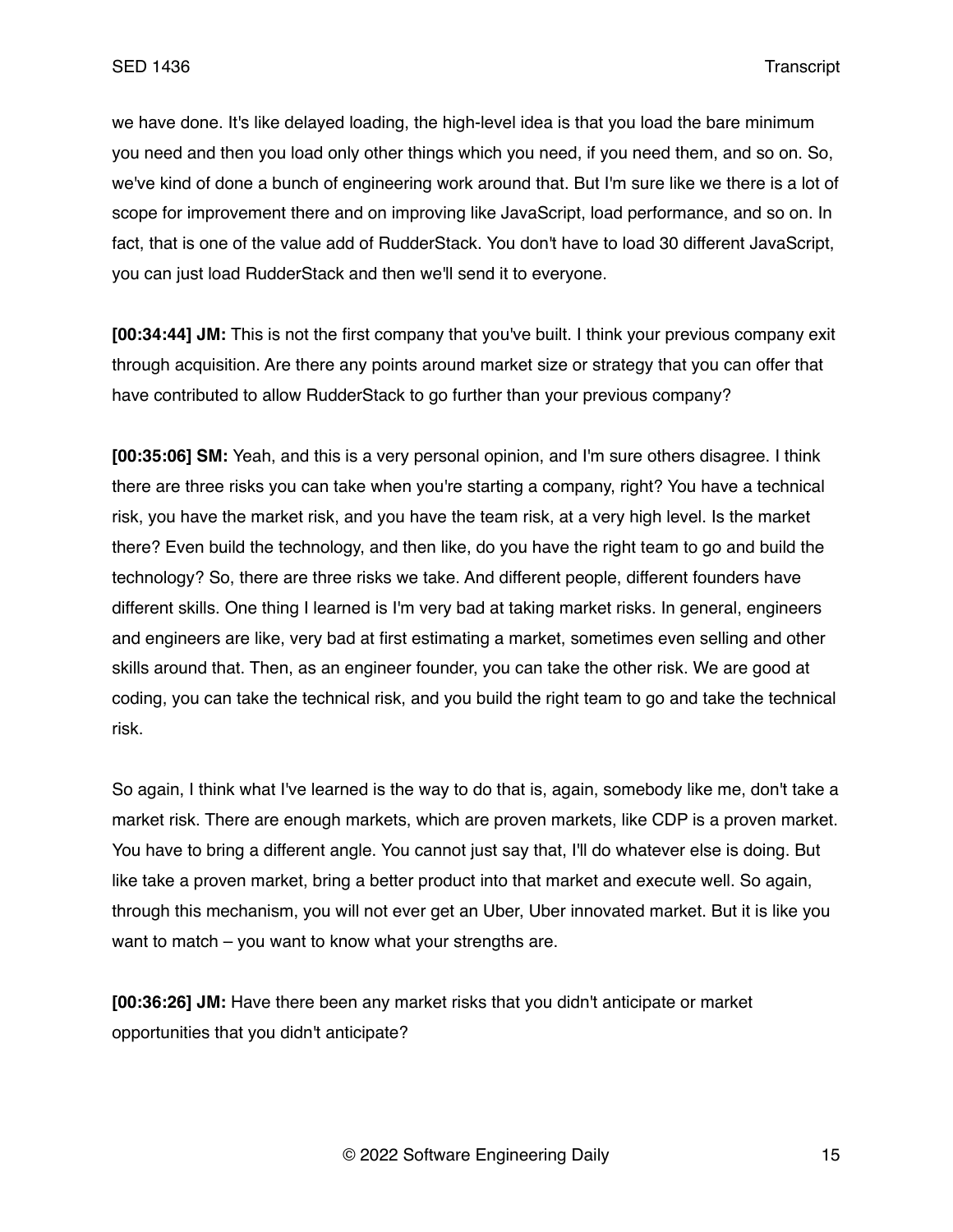**[00:36:32] SM:** We are really early in our journey. I think, so far, we have been very fortunate. A lot of things lined up for us, all the way from like, generally data warehouses exploding and not just in a real sense, but also in people understand that it's an enormous market. So, there's a lot of funding in the broader data space. That's kind of one thing that was held segment got acquired, and now they are distracted, with any acquisition, no fault of segment or failure, so on. So, I think a lot of things lined up. And again, we are very early in our journey. We have grown very fast. But I'm sure we will run into problems and every company runs into problems at some point. So, hopefully not this year, maybe a year after, but yeah. I mean, long way to say, so far everything has really worked out well. But who knows?

**[00:37:18] JM:** When you think about product scope, since there's so much that can be done with customer data, there seems to be a pretty important pressure on sequencing the product and allocating engineers to the right areas. How do you prioritize and figure out the right areas of the data stack to focus on?

**[00:37:40] SM:** That's a great question. If anything, I think that's one thing, we have not done a great job of. We already are fighting a big surface area with like three different pipelines, where there are specialized companies each with each one of them. But I believe that it's important for us to execute on our vision. And then we are doing on some of the transformation stuff. And so, we are already fighting a big surface area. We definitely need to do a better job. Thankfully, we have enough understanding from our customers like open source user, what is important what is not. But we need to do better here.

**[00:38:11] JM:** As you've moved to scale up the hosted platform, how has the deployment system changed, and your deployment medium for scaling the infrastructure that the transformations and data shuttling lives on?

**[00:38:25] SM:** Honestly, that hasn't really changed too much, and could be like part of our engineering thing. We were on Kubernetes almost from day one. The good thing is this is a very trivially, parallelizable thing. I'm processing events for your customers, there is an event ordering requirement, but it is only at an end user level. So, like let's say you are the end user in sitting in a browser, your events need to be delivered in order. Across users, across customers, there is no dependency between events. So, we can just like keep spinning up nodes which are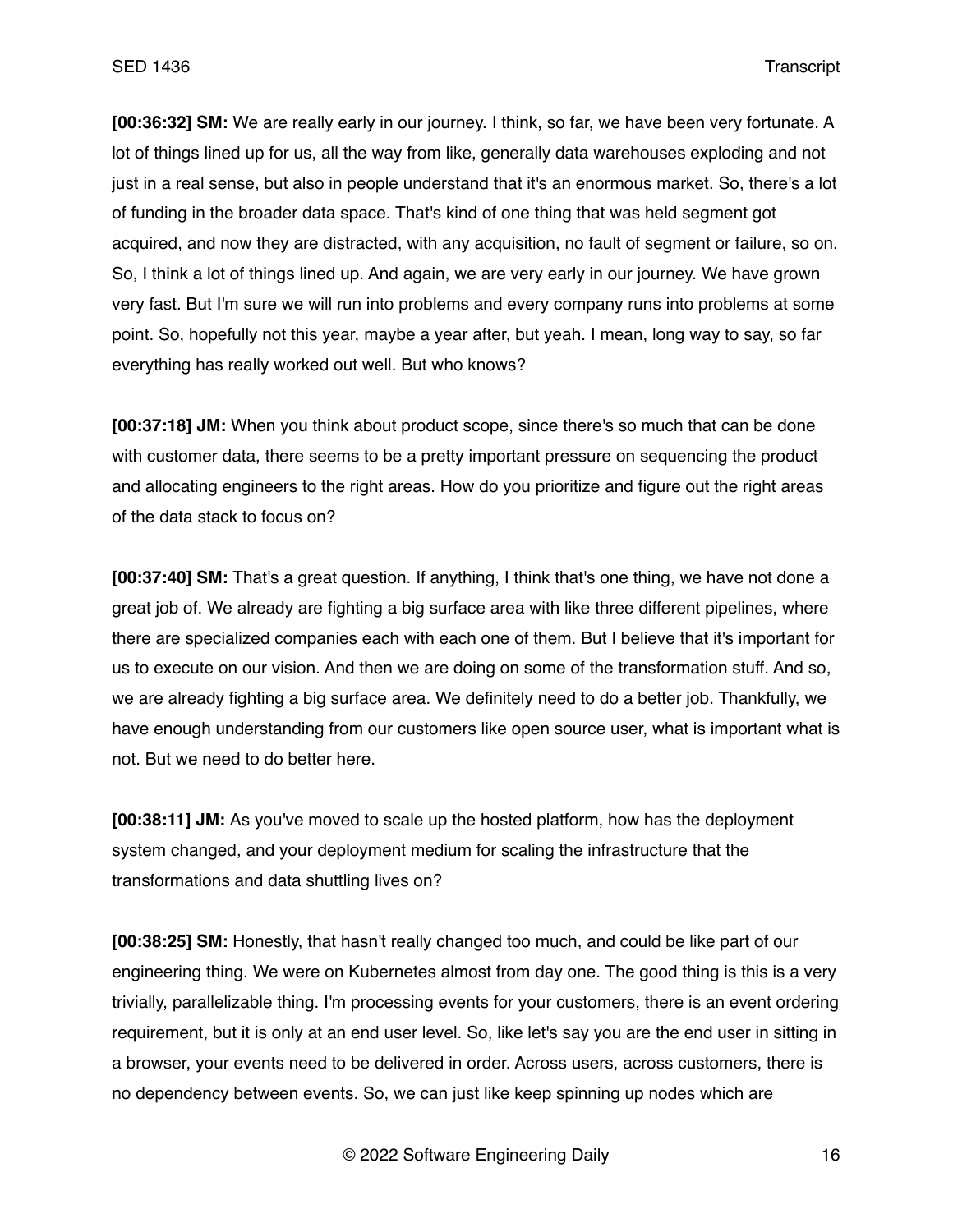processing all this data. We are running an enormous Kubernetes cluster running hundreds of RudderStack nodes.

**[00:39:03] JM:** As far as that Kubernetes deployment, are you using a container management solution? Are you like managing your own Kubernetes on like EC2 clusters?

**[00:39:15] SM:** We are on multiple different zones, like we have European Center and like North America because of the data residency requirements.

**[00:39:27] JM:** Gotcha. On the machine learning side, what are the machine learning frameworks you use to drive the calculations on different machine learning algorithms?

**[00:39:37] SM:** Yeah, we don't have a product there yet. But we have worked with few customers to help them build some of the ML model. And we have kind of done both extremes, like the two main things to highlight is like we have done something's on BigQuery ML. Your data goes into BigQuery. And you literally write your ML model in BigQuery, right? You cannot tweet too many things, but you can select features in SQL and train a model and make it run periodically. So, you can literally have something up and running within a day. The other extreme we have done is like. We kind of do it on SageMaker, but I think that, Google I think is also has vortex. I mean, what we have worked with our customers on like SageMakers, Jupyter Notebooks, SageMaker.

**[00:40:21] JM:** gotcha. What's the biggest lesson that you've learned as you've gone from that 30-person team to a much larger team?

**[00:40:32] SM:** Big surprise was hiring is very hard and so on. I mean, I thought like, once you have money, you can hire people, but it's not, definitely. That was a big surprise. And big positive lesson was like, if the market is right, you get so much tailwind like when things are breaking left and right, but still customers show up and and so on. That was one of the pleasant things. Definitely different from like a lot of my previous startup experiences and so on.

**[00:41:00] JM:** Has there been anything that kind of breaks as you've scaled like communications wise?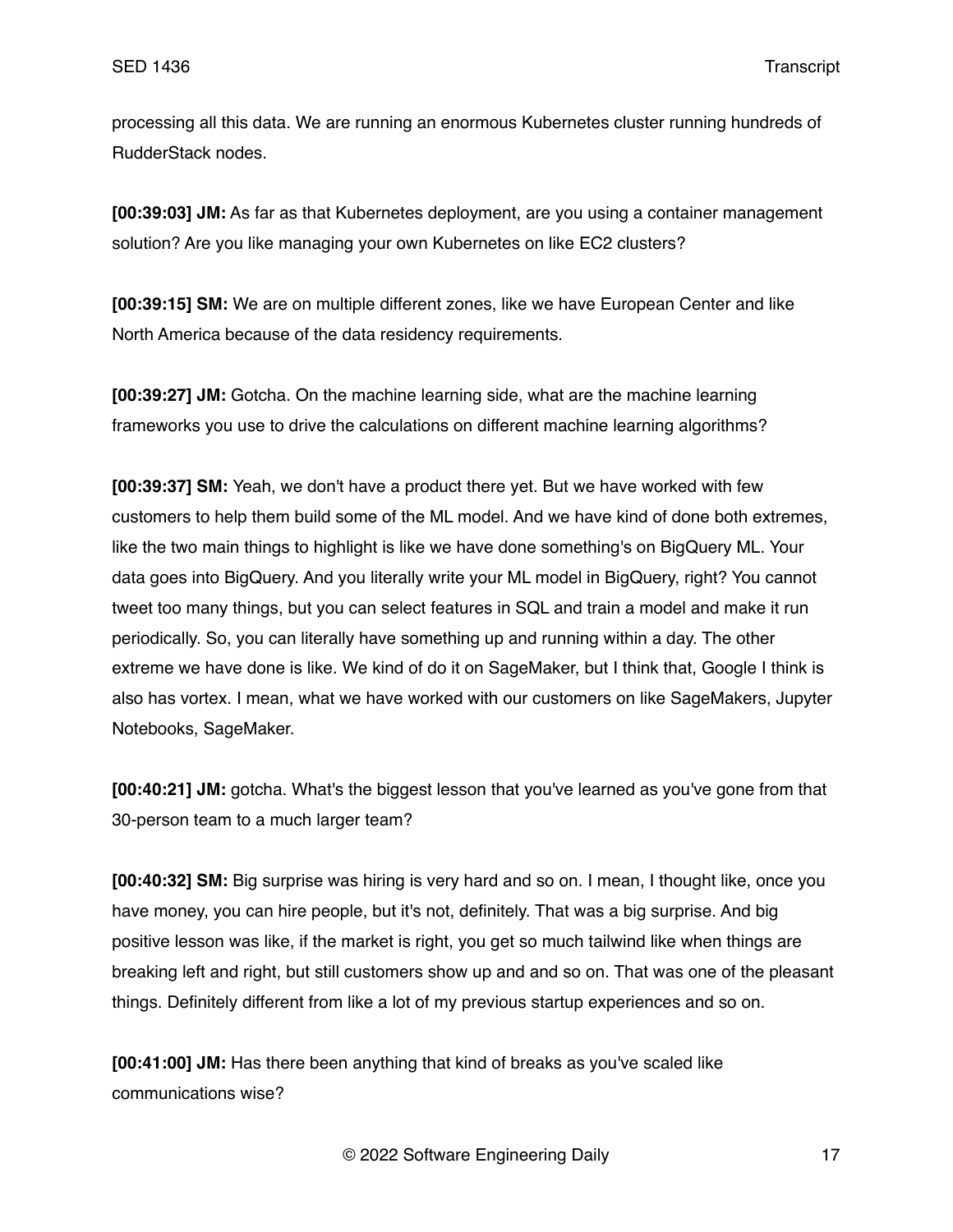**[00:41:06] SM:** Communication wise, within company communication, I think we have done a good job. Part of it is also because we were distributed first from day one. We have a team in India. We have a team in Greece, in the US. We have gone through COVID. Because of all of that, everything is on Slack. We are very transparent culture and so on. So, I think we have done a good job there. We also have like a strong communication, so everything is on Slack. We have every customer, we have a Slack channel. I think we can do better there because there, tracking becomes important. So, we have kind of built – not built, like integrated tooling around it, create ticketing on Slack, and so on. Customer communication, I think we can probably do better. But internal communication, nothing strikes to me. I think like we have done okay.

Slack, one thing I would say is Slack doesn't capture emotion. So, sometimes when you say something, if you don't mean it, it can come not in the right way on the other side. But I think that's like the culture you build. As long as people are trusting of each other, I think that's not a big problem.

**[00:42:01] JM:** You touched a little bit on the engineering of the middleware, just in terms of Go, I'd like to know a little bit more about how data gets batched within RudderStack versus Streamed. If you have a really, really high volume of events coming in, are you building queues of those events? And then shuttling them to different places? Or are you just moving them directly to the target?

**[00:42:26] SM:** I mean, we have to persist the data, because remember, like the destination will be down for some time, and so on. The highest level, the way to understand this, like any event that comes in is persisted. We built our own queueing system on top of Postgres. Because we did not want to ship Kafka with all the challenges with Kafka, and we wrote a blog about it before, like anyone wants to go into details. But high-level data comes in, we persist into a database and act to the client that you cannot delete the data. Then the next step is to transform that data, like we take the raw event, and depending on each destination has a different format. So, we have to convert that event into multiple destination formats. And then in between, we also support something called user transformations, where a user can also define a function that is executed on the event to click, remove fields, add fields, whatever. We have a powerful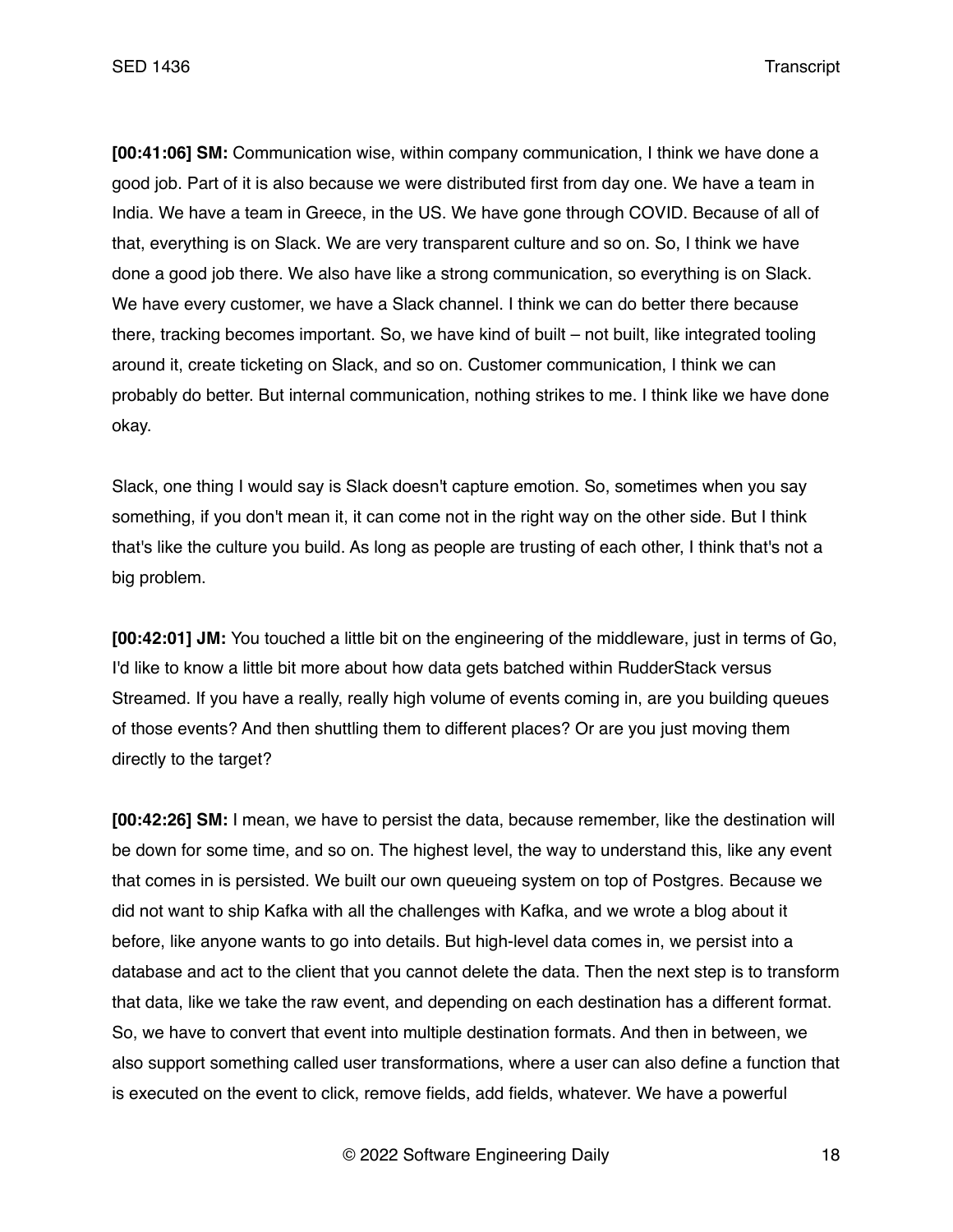transformation framework. So, that gets executed, then the event is transformed into all the different destination formats, and then the data is sent out

At a conceptual level, it's very simple, like data comes in, and then we persist it twice and send it out, then we build like a caching layer in between, so that you don't have to go and read and write from the disk every time and so on. That's kind of high level, one way to think about RudderStacks. All this code, all this code is open source for anyone who wants to like take a look. And even volume is not a problem. Because you can now parallelize data nodes. You can put a load balancer in front like which we do. We have a load balancer node and then events can – you still have to make sure that events of an end user, like on a given browser goes to the same node. But across users, you don't have any dependencies. So, you can spin up multiple nodes and just send events to all of those.

**[00:43:59] JM:** What's your caching infrastructure built in?

**[00:44:01] SM:** It's all written in Go. We build our own stuff. It's like in memory. It's not like anything sophisticated.

**[00:44:10] JM:** Gotcha. What was the motivation for building the persisting infrastructure in Postgres versus, like you said, Kafka?

**[00:44:19] SM:** The biggest one was like, I mean, from my past experience, I've worked with Postgre for a very long time. Even during my grad school, I looked at Postgres. We did a bunch of work from Postgres. The familiarity with that and like stability of the system, right? We built our queuing engine on top of Postgres, and I've never seen – we're processing like billions of events and across multiple nodes running Postgres. I've never seen a Postgres failure. It's just this kind of an amazing piece of engineering.

So, that's kind of one thing versus, I am sure Kafka has matured quite a bit, but when I was initially managing Kafka clusters in my previous job, like 2014, '15 timeframe, it was like a big project. So, we needed to have – managing was a was a big pain. And then when we designed, RudderStack was designed to run on customer's environment, not just like our cloud environment. I want anyone to deploy and RudderStack on their own Kubernetes cluster, we